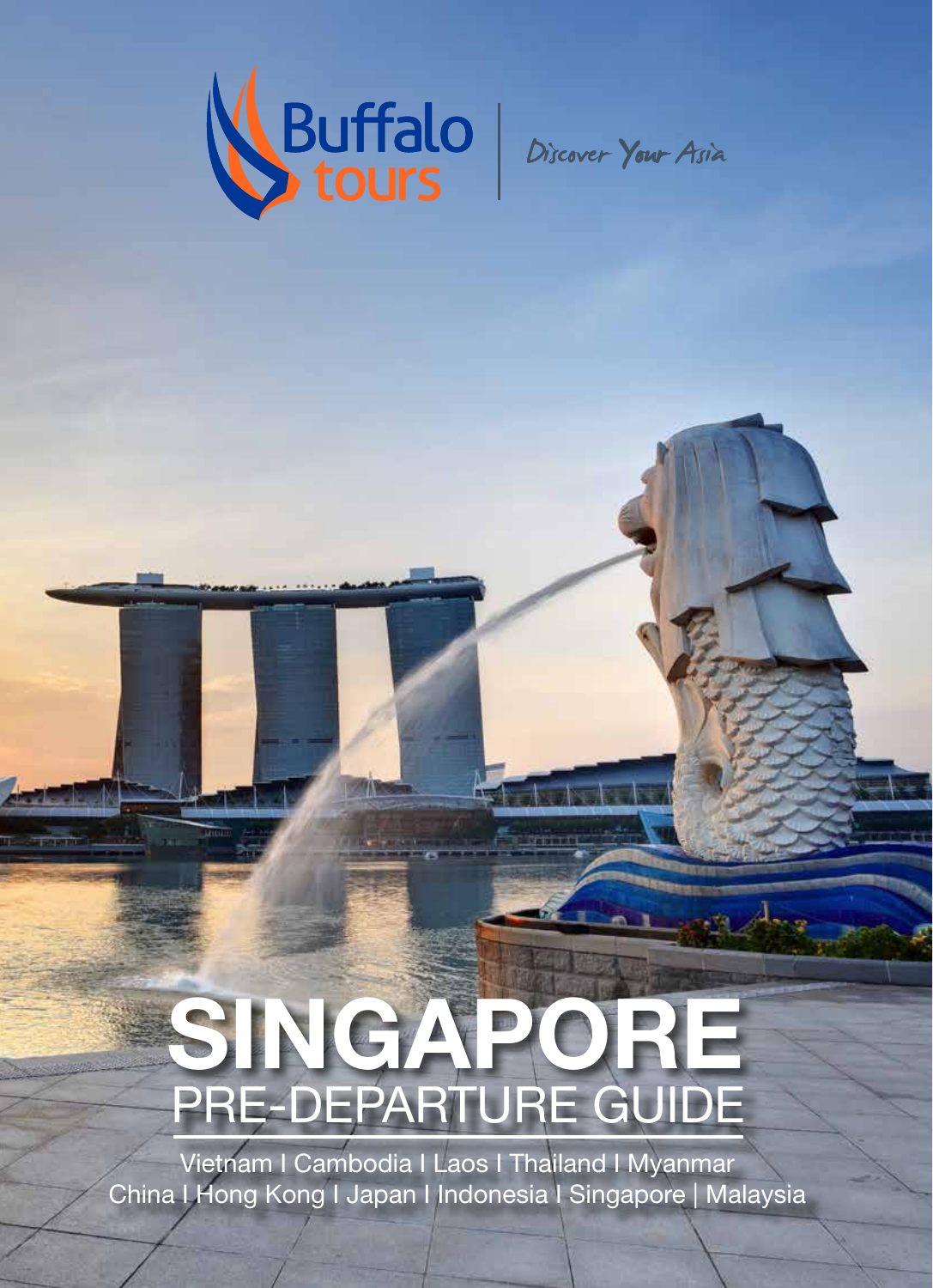### SINGAPORE AT A GLANCE



#### TABLE OF CONTENTS **SINGAPORE**

| <b>GENERAL INFORMATION</b> | P <sub>3</sub> |
|----------------------------|----------------|
| HEALTH AND SAFETY          | P5.            |
| <b>CULTURE AND CUSTOMS</b> | P <sub>6</sub> |
| <b>HELPFUL TIPS</b>        | P7             |
| PRE-DEPARTURE CHECKLIST    | <b>P</b>       |

Population: 5.47 million Capital City: Singapore People: Chinese, Malays, Indians and others Languages: Mandarin Chinese, English, Malay and Tamil Currency: Singapore Dollar (SGD) Time Zone: UTC+8 International Dialing Code: +65

#### ABOUT SINGAPORE

2

Small but mighty, Singapore is a nation of incredible ethnic diversity and equally fascinating cultures. Bursting with metropolitan charm and colourful history, this one-time fishing village has emerged as both an economic superpower and one of the most amazing travel destinations in Asia.

The fine of the Reads . this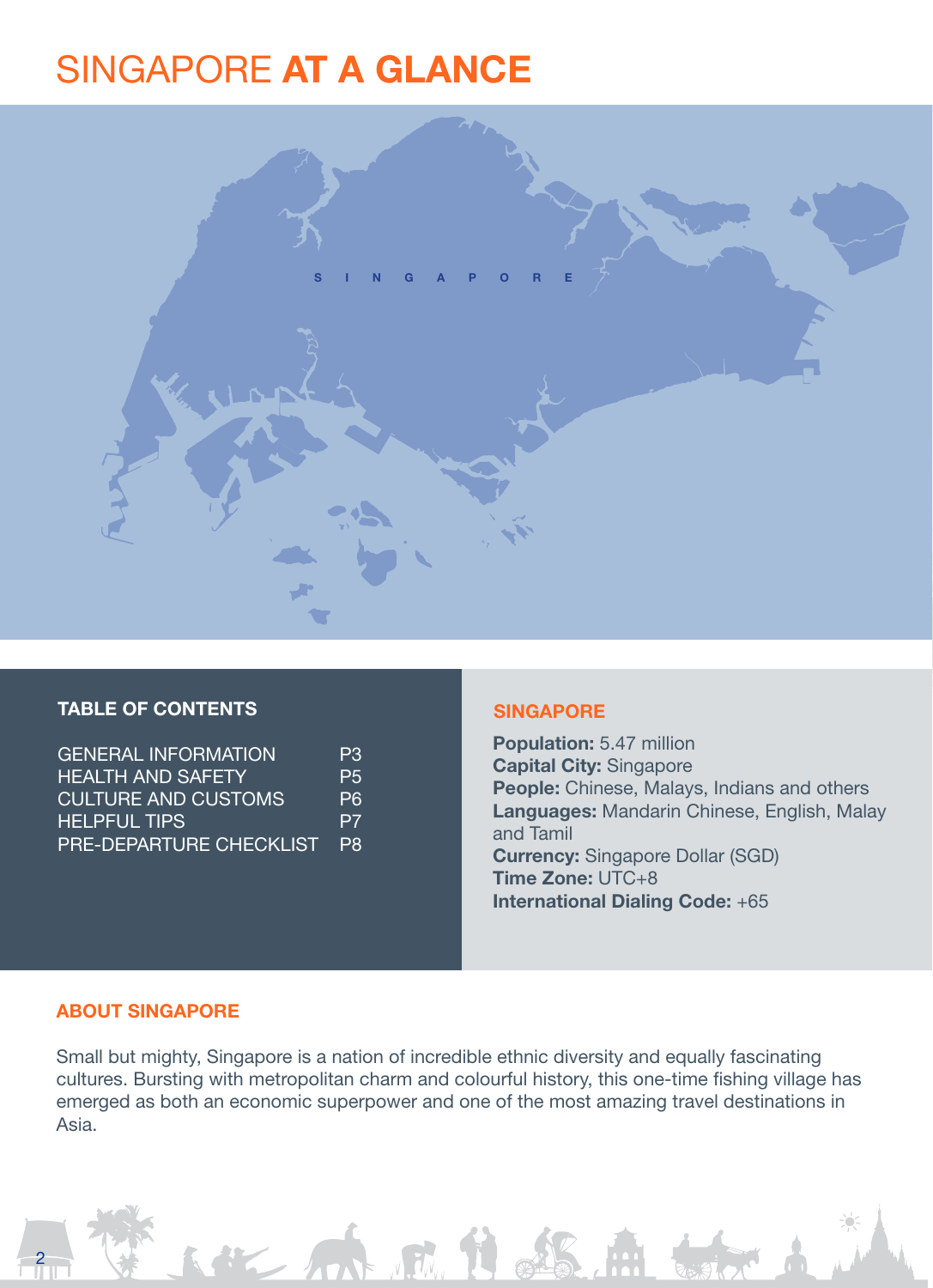### GENERAL INFORMATION



#### **❖ PASSPORT AND VISA**

Passports must be valid for six months beyond the date of departure. Visa is not required for Australian, United States, British, Canadian, South African, New Zealand and Irish passport holders to travel to Singapore for social reasons. However, a Social Visit Pass is issued on arrival for a stay of less than a month. Nationals not referred above are advisable to check with Singaporean embassy for more details on visa requirements.

#### **❖ CURRENCY**

The official currency in Singapore is the Singapore Dollar (SGD). The US and Australian Dollar, Yen and British Pound are also accepted in some larger shopping centers. Major credit cards are accepted in hotels, shops and restaurants such as Visa, MasterCard and American Express. Cash can be easily

AZ AM ARA II

withdrawn since ATMs are widely distributed throughout the country. Currency exchange is available at airports, banks and major hotels. Be aware that the service may not be offered in some banks on Saturday.

#### **❖ PHONES & INTERNET SERVICE**

Telephone connection is widely available. You may need to register with your mobile supplier for international roaming services. Also, SIM cards are available to purchase from any 7 -11 stores or SingTel and StarHub shop. You can also make local and international calls at public phones which take credit cards and phone cards.

Wi-Fi is widely available at internet cafes; however, there may be a fee charge of about \$2 per hour for you to be able to access the internet.

33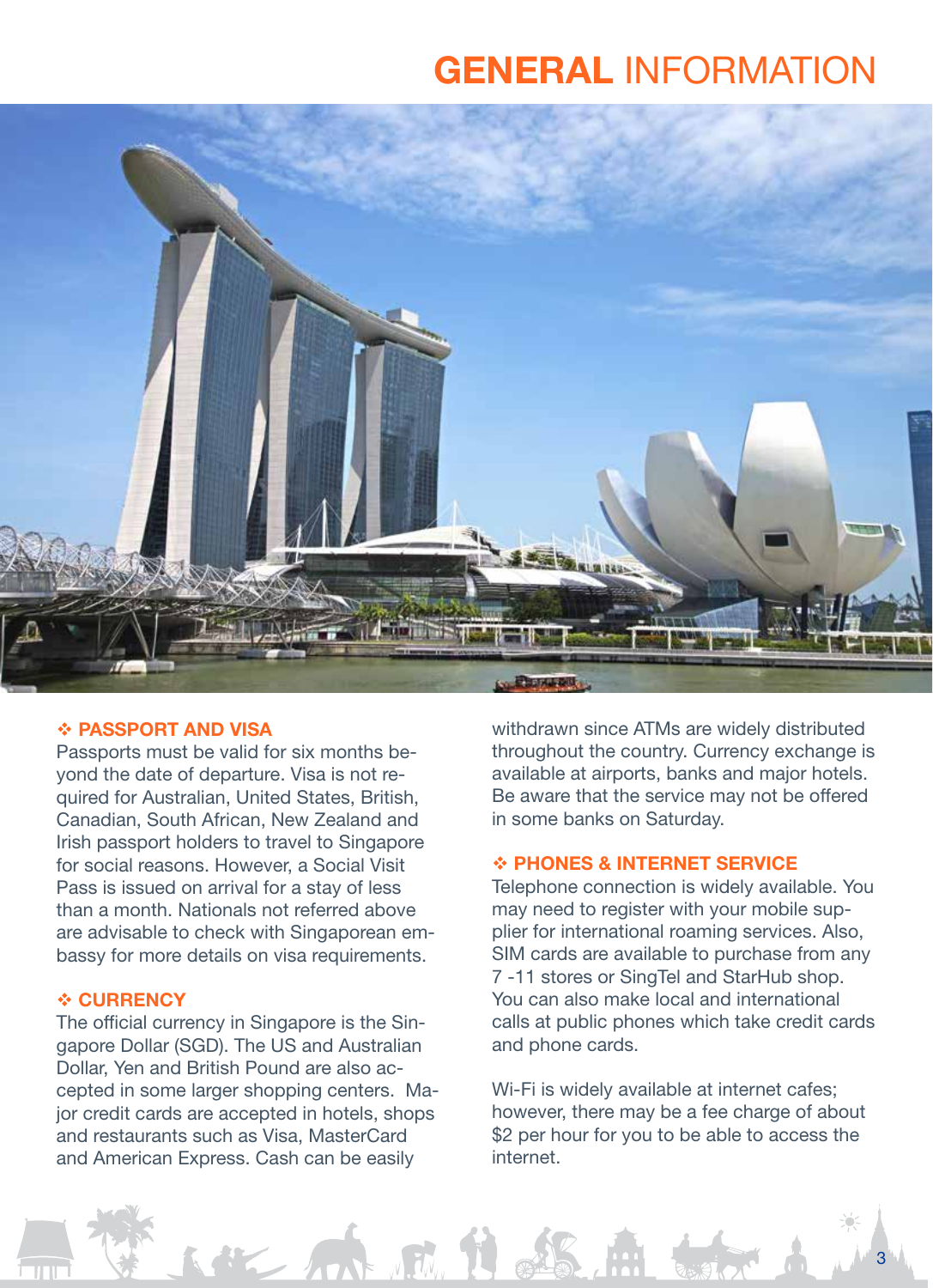### GENERAL INFORMATION



#### TRAFFIC & TRANSPORTATION

Taxi is the most convenient way to get around. However, be aware that taxis are only allowed to pick up and alight passengers at designated taxi stands. Also, a booking fee is charged for taxi bookings. There are some taxi companies that you can use such as Comfortable transportation, City Cab and SMRT taxi.

Besides taxis, MRT also offers great access to almost every parts of Singapore. Stored value cards (Ez-link cards) or standard tickets can be purchased at MRT stations. Ez-link card can be valued at the minimum of S\$10

4

and maximum of S\$100. Standard tickets can be used up to six times within 30days from the date of purchase.

#### WEATHER

Singapore's climate experiences hot and humid throughout the year with average temperatures of between 79°F (26°C) and 86°F (30°C). The wettest months are between November and January (the monsoon period). Rainfall occurs throughout the year but it is more consistent in the monsoon months so you are highly recommended to bring an umbrella with you.

|             |     | $\cdot$ O TEMPERATURE (°C) $\sim$ RAINFALL Volume (mm)                                       |     |     |     |     |     |     |     |     |     |     |
|-------------|-----|----------------------------------------------------------------------------------------------|-----|-----|-----|-----|-----|-----|-----|-----|-----|-----|
| <b>CITY</b> | Jan | Feb                                                                                          | Mar | Apr | Mav | Jun | Jul | Aug | Sep | Oct | Nov | Dec |
| Singapore   |     | 26 180 26.4 156 27 173 27.2 167 27.5 168 27.3 150 26.9 136 27 149 26.8 173 26.9 200 26.4 233 |     |     |     |     |     |     |     |     |     | 255 |

1. 12 m m i & S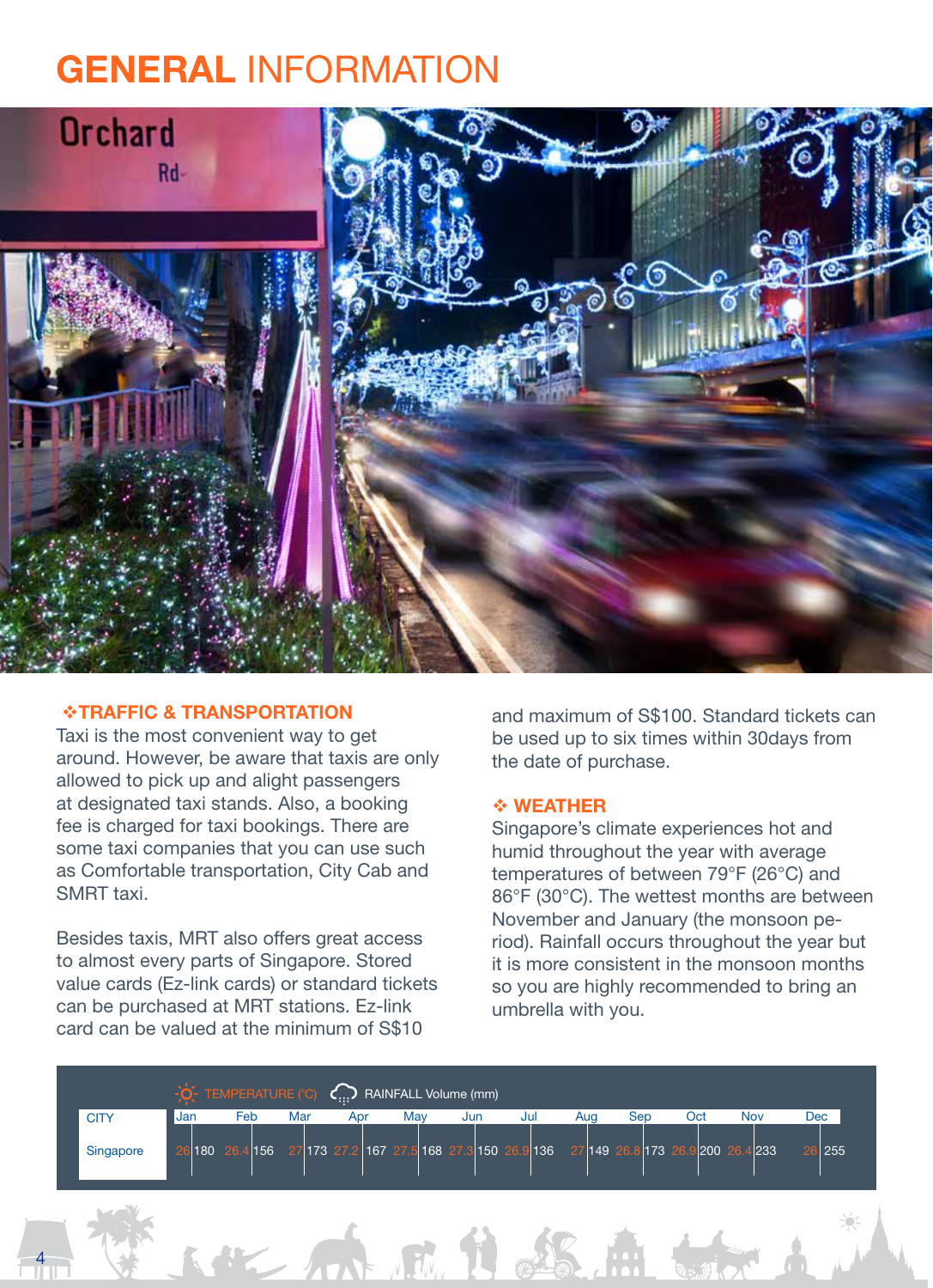### HEALTH AND SAFETY



#### HEALTH AND WELL-BEING

The quality of the healthcare system in Singapore is considerably high with excellent medical services and facilities. Pharmacies are widely distributed throughout the island. You are strongly recommended to consult your doctor or country's travel clinic for upto-date information and advice regarding appropriate inoculations.

#### *\*VACCINATIONS*

No inoculations are required for visiting Singapore. However, it is advisable to visit doctor and check for an adequate protection against disease. Some immunizations are

WE AN AM L &

highly recommended including Hepatitis A and Tetanus

#### TRAVEL INSURANCE (RECOMMENDED)

Buffalo Tours does everything possible to ensure a safe and enjoyable trip. However, travel inevitably involves some unavoidable risk. Travel insurance is a cost effective way of protecting yourself and your equipment should any problems occur such as cancelled trips, delays, medical emergencies, baggage loss or damage. Please also make sure your travel insurance covers all activities planned on your trip so you can enjoy peace of mind during your journey.

55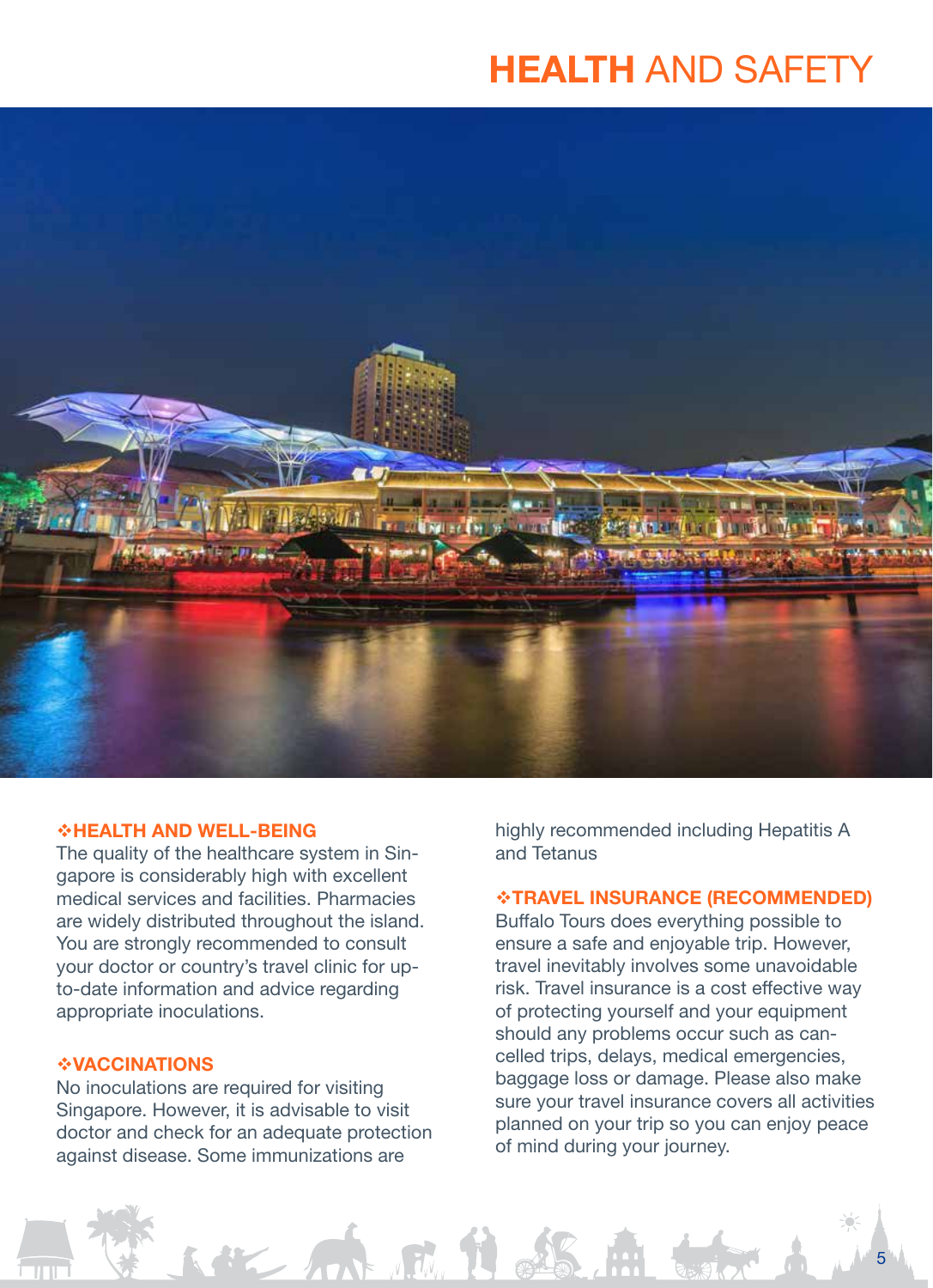### CULTURE & CUSTOMS



#### ETIQUETTE AND CULTURAL DIFFERENCES

Experiencing different cultures is one of the joys of travelling, and it is important that these differences are respected. Knowing a few important customs of Singaporean will help make your visit more enjoyable:

#### DO:

• Cover up your legs in Indian temples and Muslim mosques

#### DON'T:

6

- Use your left hand for greeting, gesturing and eating since it is the hand used for toiletry purposes
- Litter as it is against the law and you can be fined for S\$1000

• Smoke in public transport and most indoor areas. You can be fined up to S\$1000 for smoking in prohibited places

#### FOOD AND DRINK

You will be incredibly surprised by the wide variety offered from street foods to high-end

 $K_{\rm{2}}$  /m

restaurants. The most common are Malay, Chinese and Indian cuisines. While spices and coconut are used in most Malay dishes Indian food is famous with its spicy vegetarian dishes. Cantonese is the most popular Chinese cuisine which serves a lot of stir fry dishes and dim sum.

Tap water is safe to drink

#### PUBLIC HOLIDAYS

- Chinese New Year: the 1st day of the 1st lunar month
- Good Friday: Friday before Easter Sunday
- Labour Day: May 1
- Vesak day: the 15th day of the 4th lunar month
- Hari Raya Puasa (Eid al-Fitr): the 1st day of the 10th Islamic month
- National day: August 9
- Hari Raya Haji (Eid al-Adha): the 10th day of the last Islamic month
- Deepavali (Diwali): the 15th day of Kartika (October/November) in Hindu calendar
- Christmas day: December 25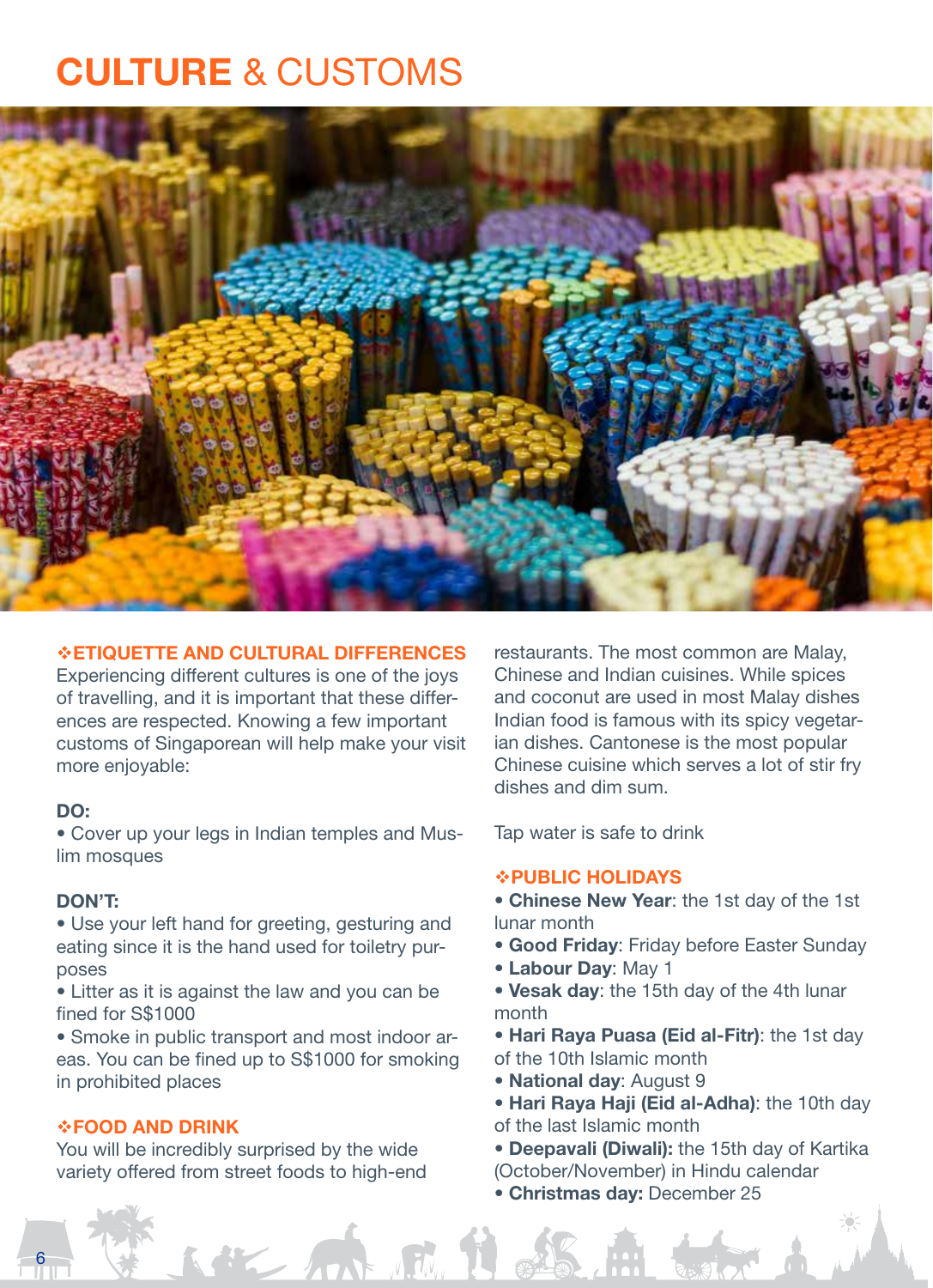## HELPFUL TIPS



#### **\*TIPPING**

Tipping is not practiced in Singapore; however you are encouraged to tip any amount if appropriated. In high-end restaurants, you expect to see ten percent service charge added in the bill. We have included a suggested tipping guide below:

• Bellhops: \$1-\$2 per bag

• Guides: \$5-\$10 per day, per person (depending on group size and performance) • Drivers: \$2-\$5 per day, per person (depending on group size and performance) • Restaurants: In luxurious restaurants, you

may find that the tip is already included in the bill. In local restaurants, tips are not expected.

#### *<b>\*PRICE GUIDE*

- Bottled water (1.5l): S\$1.81
- Beer (0.5l): S\$5.86 (from a grocery store), S\$11 (from a pub)

第一个小说 13

• Cocktail: S\$20

- Soft drinks (2l): S\$2.81
- Coffee: S\$6 S\$7
- Street food: from S\$4
- Restaurant: S\$7 (fast food), S\$20 S\$40/ person (for a basic meal), S\$60 – S\$100 (for higher standard)

• Sim card: S\$8 – S\$50



77